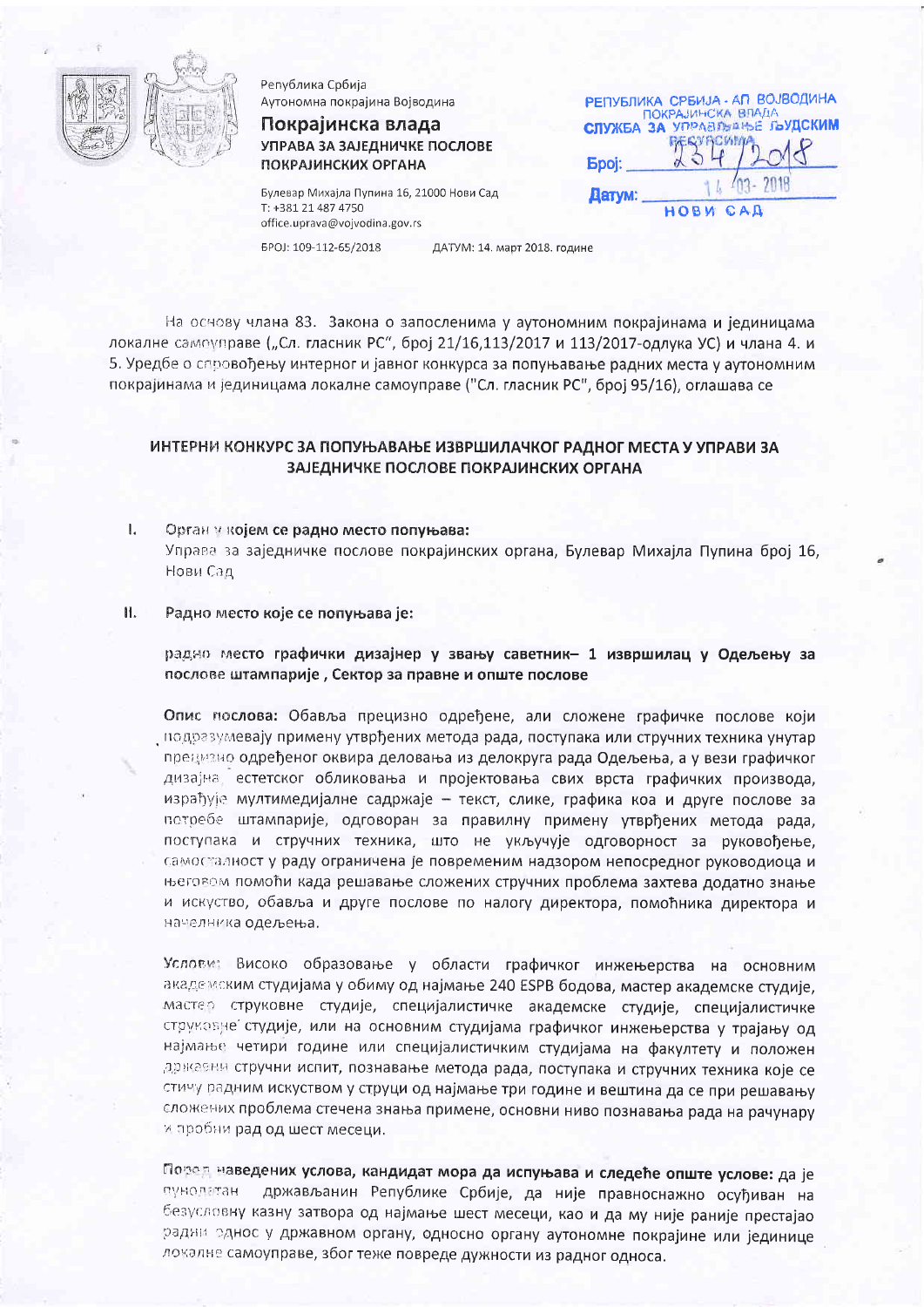### У изборном поступку проверавају се:

- познавање рада на рачунару-практичним радом на рачунару (уколико кандидат поседује ECDL сертификат, у том случају се не проверава практичан рад на payyhapy);
- познавање области из делокруга рада Управе за заједничке послове  $\bullet$ покрајинских органа-усмено, непосредно кроз разговор са кандидатима:
- стручна знања из области рада на радном месту и то: познавање графичких  $\bullet$ материјала, графички процеси, графичке технологије, графички дизајн,графички системи, графичка амбалажа, технике штампе,штампарске форме, завршна графичка обрада, графичко окружење, писмено;
- $\ddot{\mathbf{e}}$ вештина комуникације - усмено, кроз разговор са кандидатом;

### Ш. Место рада:

Нови Сад, Булевар Михајла Пупина број 16.

- IV. Рок за подношење пријаве на интерни конкурс је 8 дана од дана када је интерни конкурс оглашен.
- $V_{\rm s}$ Лице које је задужено за давање обавештења о интерном конкурсу: Бојана Мишковић, телефон: 021/487-4843.

#### $VI.$ Адреса на коју се подноси пријава за интерни конкурс:

Управа за заједничке послове покрајинских органа, Булевар Михајла Пупина број 16, Нови Сад - КОНКУРСНА КОМИСИЈА ЗА СПРОВОЂЕЊЕ ИНТЕРНОГ КОНКУРСА - са назнаком да се ради о пријави за интерни конкурс, за радно место графички дизајнер у звању саветник.

VII. Датум сглашавања: 14. март 2018. године.

#### VIII. Докази који се прилажу уз пријаву на интерни конкурс:

- 1. пријаза која је својеручно потписана, са наведеном адресом за пријем поште, адресом електронске поште и бројем телефона;
- $2.$ рдоказ о стручној спреми према условима (оригинал или оверена фотокопија);
- $\overline{3}$ . доказ о положеном стручном испиту за рад у органу управе (оригинал или оверена фотокопија);
- 4. фотоколија доказа о најмање 3 година радног искуства у струци (потврда, решење и други акти којима се доказује на којим пословима, у ком периоду и са којом стручном спремом је стечено радно искуство);
- 5. оригинал или оверена фотокопија решења о распоређивању, односно решења да је службеник нераспоређен;

## **ΗΑΠΟΜΕΝΑ:**

Законом о општем управном поступку ("Сл. гласник РС", број 18/16) је, између осталог, прописано да су органи у обавези да по службеној дужности, када је то неопходно за одлучивање, у складу са законским роковима, бесплатно размењују, врше увид, обрађују и прибављају личне податке о чињеницама садржаним у службеним евиденцијама, осим ако странка изричито изјави да ће податке прибавити сама.

Доказ који се прилаже уз пријаву на интерни конкурс, а којем се води службена евиденција је доказ о положеном стручном испиту за рад у органу управе.

Учесник интерног конкурса може да се изјасни о томе да орган по службеној дужности прибави доказ о положеном стручном испиту за рад у органу управе.